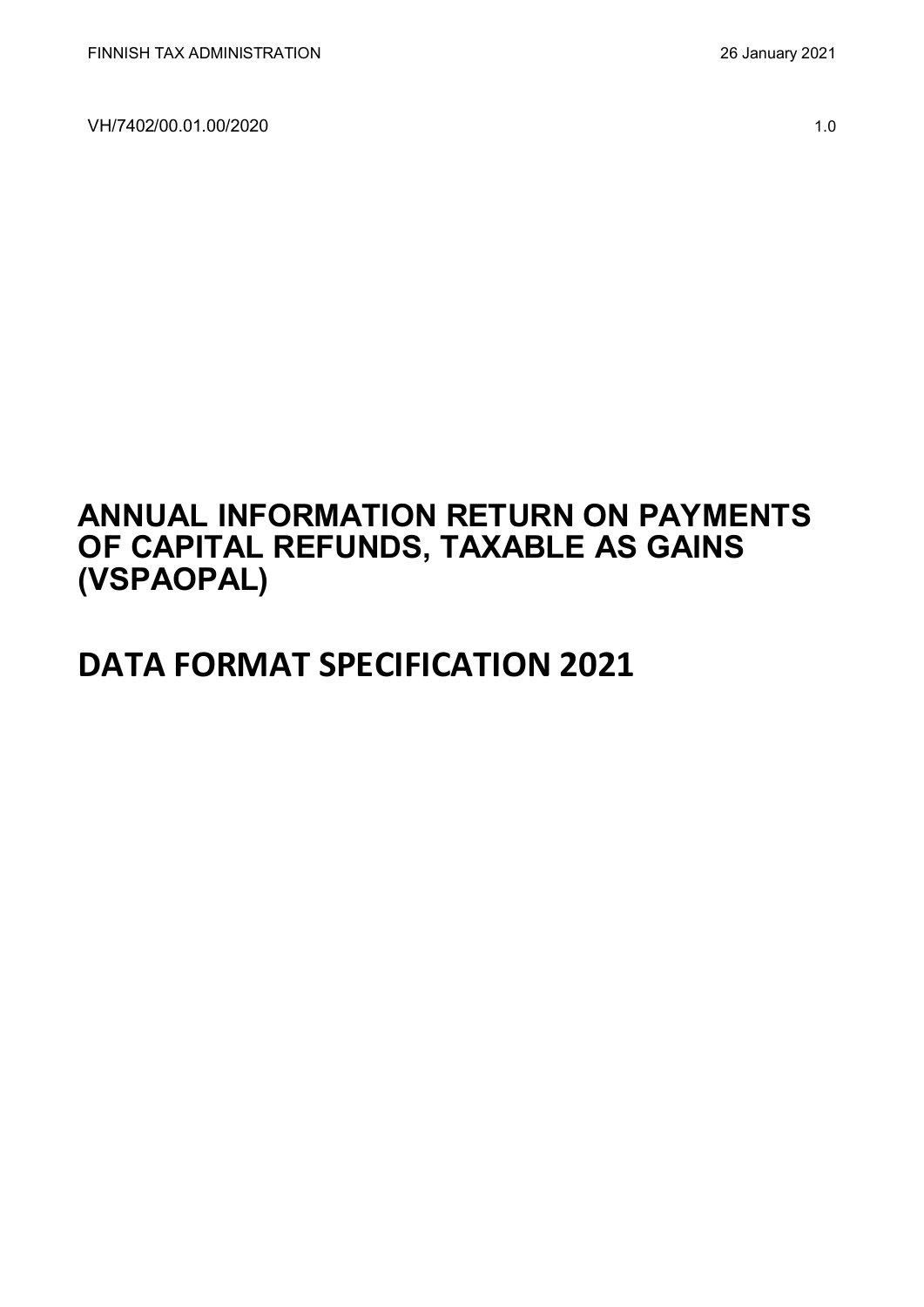### **TABLE OF CONTENTS**

| $\mathbf 1$  | <b>INTRODUCTION</b>                                          | $\mathbf 2$  |
|--------------|--------------------------------------------------------------|--------------|
|              | 2 DESCRIPTION OF THE INFORMATION FLOW AND SUBMITTAL OF FILES | $\mathbf{2}$ |
| $\mathbf{3}$ | <b>MAKING CORRECTIONS</b>                                    | 6            |
| 4            | <b>PERIOD OF VALIDITY</b>                                    | 6            |
| 5            | <b>CHANGES ON THE PREVIOUS YEAR</b>                          | 6            |
|              | 6 DATA FORMAT SPECIFICATION                                  | 7            |
| $7^{\circ}$  | <b>AUTOMATED CHECK PROCESSES</b>                             | 9            |
| 8            | <b>MESSAGES</b>                                              | 10           |

#### **Change history**

| <b>Date</b> | <b>Version</b> | <b>Description</b>                              |
|-------------|----------------|-------------------------------------------------|
| 26.1.2021   |                | First release concerning the 2021 taxable year. |

#### <span id="page-1-0"></span>**1 INTRODUCTION**

This guidance explains the structure of the required inbound file and the check procedures that follow. For more information, see [General description for](https://www.vero.fi/globalassets/tietoa-verohallinnosta/ohjelmistokehittajille/finnish-tax-administration_electronic-filing-of-information-returns-general-description.pdf)  [electronic filing of information returns \(pdf\)](https://www.vero.fi/globalassets/tietoa-verohallinnosta/ohjelmistokehittajille/finnish-tax-administration_electronic-filing-of-information-returns-general-description.pdf) (*tax.fi > About us > IT developers > Data format specifications > General description for electronic filing of information returns*).

#### <span id="page-1-1"></span>**2 DESCRIPTION OF THE INFORMATION FLOW AND SUBMITTAL OF FILES**

To check the method of identification required by this information flow, the required role and the place in the flow where authorisations are checked, go to [Methods of sign-in, roles and rights to represent organisations](https://www.ilmoitin.fi/webtamo/sivut/IlmoituslajiRoolit?kieli=en&tv=VSPAOPAL) *[\(Ilmoitin.fi >](https://www.ilmoitin.fi/webtamo/sivut/IlmoituslajiRoolit?tv=VSY02C)  [Instructions and templates > Methods of sign-in, roles\)](https://www.ilmoitin.fi/webtamo/sivut/IlmoituslajiRoolit?tv=VSY02C).*

The system checks the year of reporting in the Date when the capital refund has become cashable (48-55/244) data element, where the year is indicated (VVVV) in position 52-55.

To pay out refunds of corporate capital means that shareholders receive a distribution of the funds that have accumulated in the equity. In balance-sheet accounting, refunds may either show as reductions of the reserves of retained earnings or as reductions of other reserves pertaining to restricted corporate equity such as the reserve fund of received share premiums (ylikurssirahasto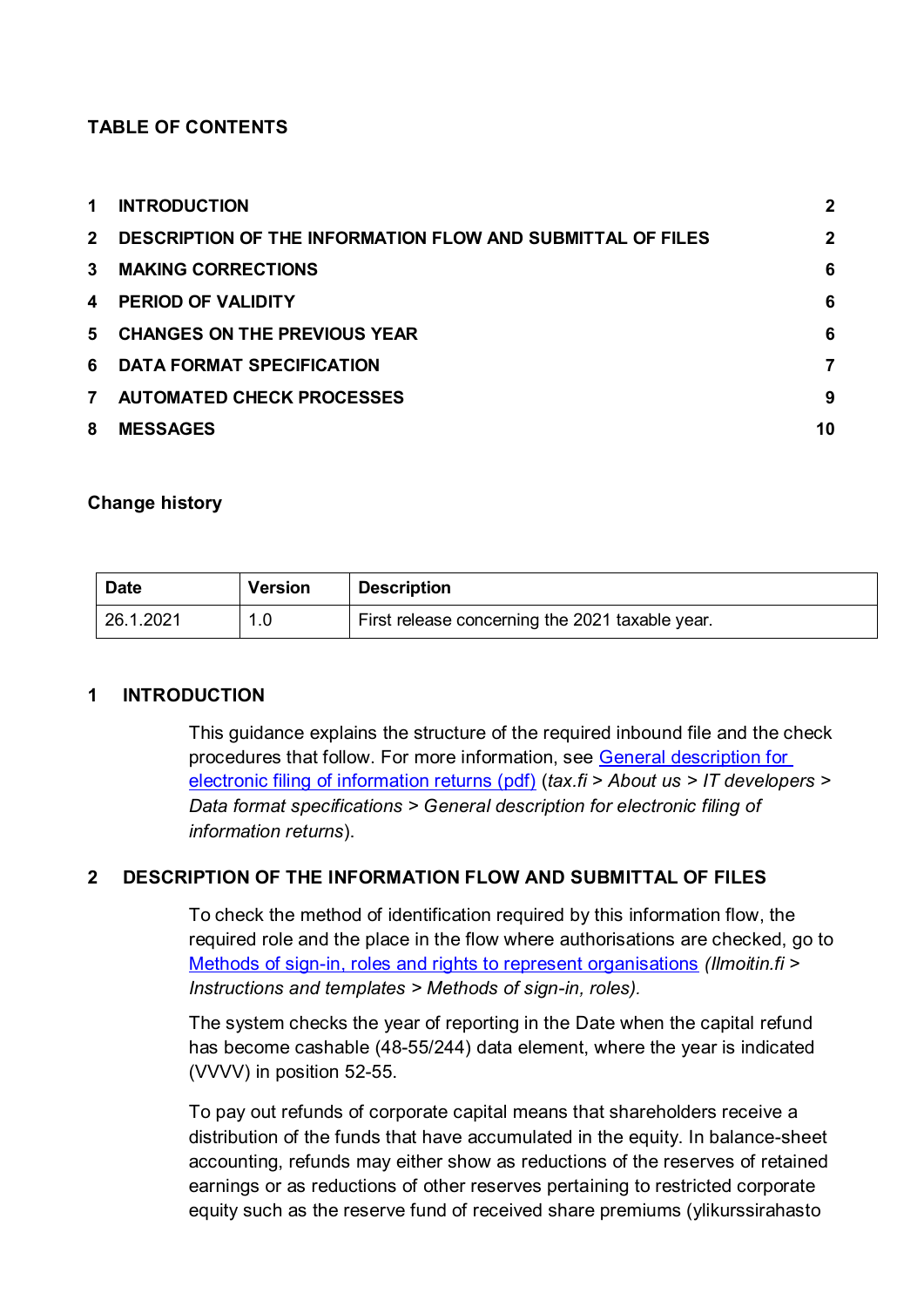in Finnish) or the other reserve fund called vararahasto. More information on capital refunds deemed as sale or transfer is to be found in tax.fi guidance Arvopaperien luovutusten verotus (Capital gains from the selling of securities, in Finnish and Swedish).

The tax treatment of a distribution from the reserves of retained earnings is usually the same as that of dividends. If the distributing company is not stockexchange listed, the distribution is treated as a disposition of assets, on the condition that a certain set of requirements are met.

The VSPAOPAL annual information return is only for the refunds that are taxable under the rules that govern disposals of securities and the capital gains derived from them.

Starting 2014, all distributions of retained earnings by **companies that are listed** on a stock exchange are taxed as dividends, and the rules governing dividend tax are applied accordingly. They must be reported on the information return on dividends (VSOSERIT, VSOSYHTV), with 04 as the Type of Payment (dividends paid out of retained earnings).

Distributions of retained earnings by **non-listed** companies are taxed as dividends and the rules governing dividend tax are applied accordingly. However, refunds of capital are taxed **in the same way as capital gains**, inasmuch as the shareholder-beneficiary has reported the following facts and information:

- It must be proven that he is getting back the investment of capital he has made to the same company, and
- no more than 10 years has elapsed since his investment.

The same conditions are applied on situations where an estate of a deceased shareholder has received a refund of capital.

Distributions by non-listed companies must be reported on the information return on capital refunds (this return) only if they actually are refunds, taxable under the rules that govern disposals of securities (capital gains). This treatment requires that the money being refunded is what the shareholders had invested in the company. When working out the capital gain, the amount to be subtracted is the same euro amount as was received as a refund, however, not more than the acquisition cost of the shares.

Some retained earnings may be booked in the balance sheet account called 'invested retained earnings' (sijoitetun oman pääoman rahasto) and other similar accounts going by various names. Whenever a distribution is made from such reserves, it is taxed as receipts of dividends.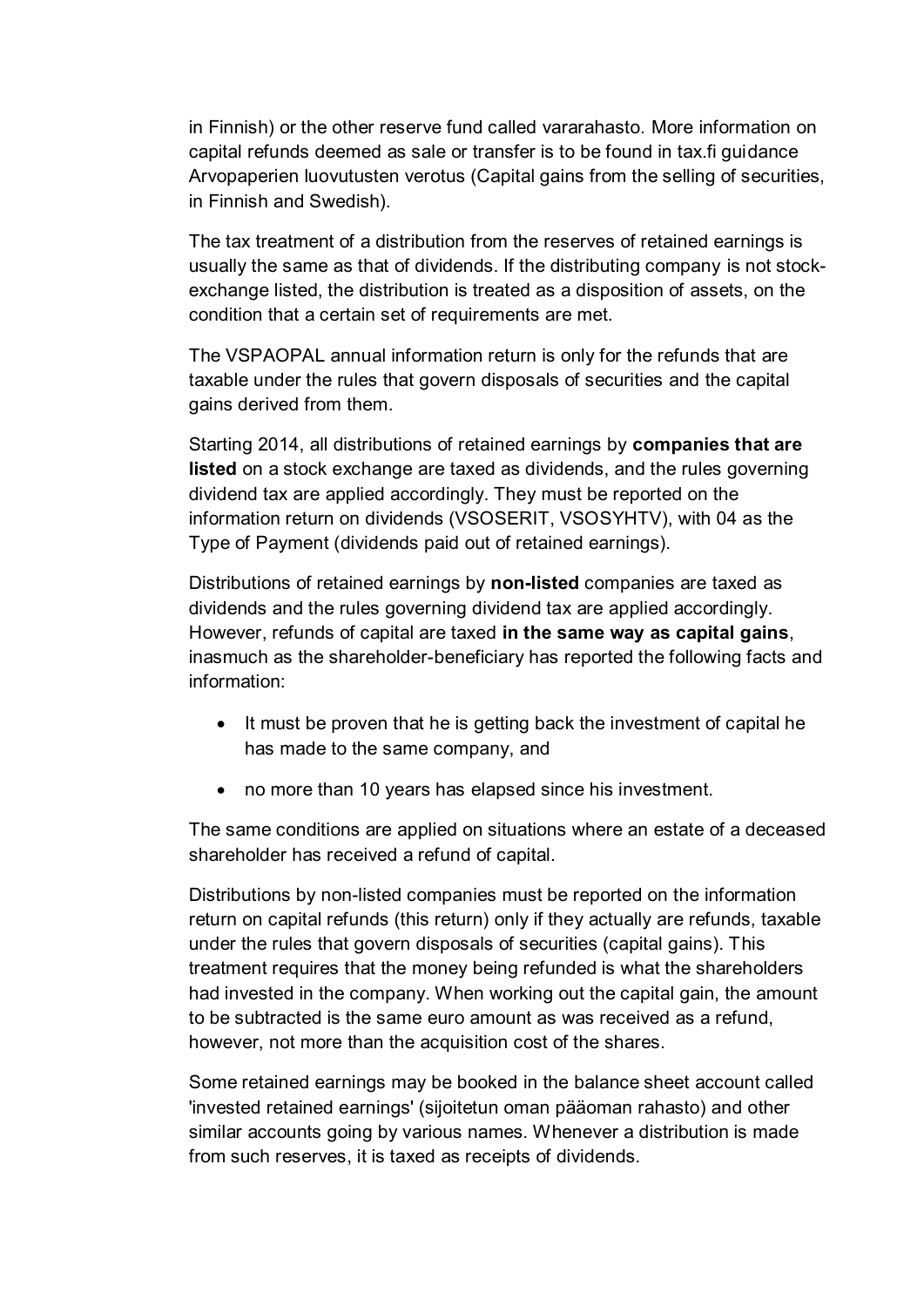If the transaction is not taxable as a disposal (i.e. disposition, conveyance or sale, resulting in capital gains), any distributions by non-listed companies out of retained earnings are taxed as dividends and must be reported on the appropriate information return (VSOSERIT, VSOSYHTV) as dividends paid out of retained earnings.

In the case of capital refunds resulting in a taxable gain, the amounts of the gain must be computed separately for each share held by the shareholder so that the acquisition cost of each share (its purchase price or similar) is deducted from the capital refund paid on it. However, the maximum amount to be deducted in this way cannot be higher than the refund itself. There can be no capital loss.

**All distributions of retained earnings made 1 January 2016** or later are taxed as dividends under the general rule. If the beneficiary shows proof of having received back an investment that he or she made into the same company during the 10 years that precede the date of the refund, the transaction is taxed as a disposal and the rules governing capital gains are applied.

Note: Other forms of distributions to the shareholders – such as share buyback and share redemption – are not discussed in this memorandum.

For more information (in Finnish and Swedish), a specific guidance is available at the tax.fi website, "Distributions of profits from an unrestricted reserve of retained earnings", dated 11 Dec 2015 — Vapaan oman pääoman rahaston varojenjako verotuksessa, 11.12.2015.

**Cooperative societies** must report their distributions of profit surplus and of retained earnings, not taxable as capital gains, using the specific annual information return format for the purpose (VSOKERIE and VSOKVYHT). Receipts of a distribution (of profit surplus) from a non-listed cooperative society is held as a disposal (capital gains) under the same requirements and conditions as in the case of a limited liability company. Read more in tax.fi guidance Osuuskunnan ja sen jäsenen verotuksesta (Taxation of cooperatives and their members, in Finnish and Swedish).

Refund of the cooperative membership fee, received upon termination of membership, is considered a transfer liable to tax. Also, when a member of a cooperative society receives a distribution from the unrestricted-equity reserve instead of receiving a refund of their paid-in membership fee, it is treated being subject to tax, up to the amount that corresponds to the paid-in membership fee. It is not obligatory for the cooperative to file an annual information return on refunds of cooperative membership fees, taxable as gains, and corresponding distribution of funds, but the cooperative may report them on the annual information return for payments of capital refunds (VSPAOPAL). Filers can use the Type of Refund  $6 =$  Unknown financing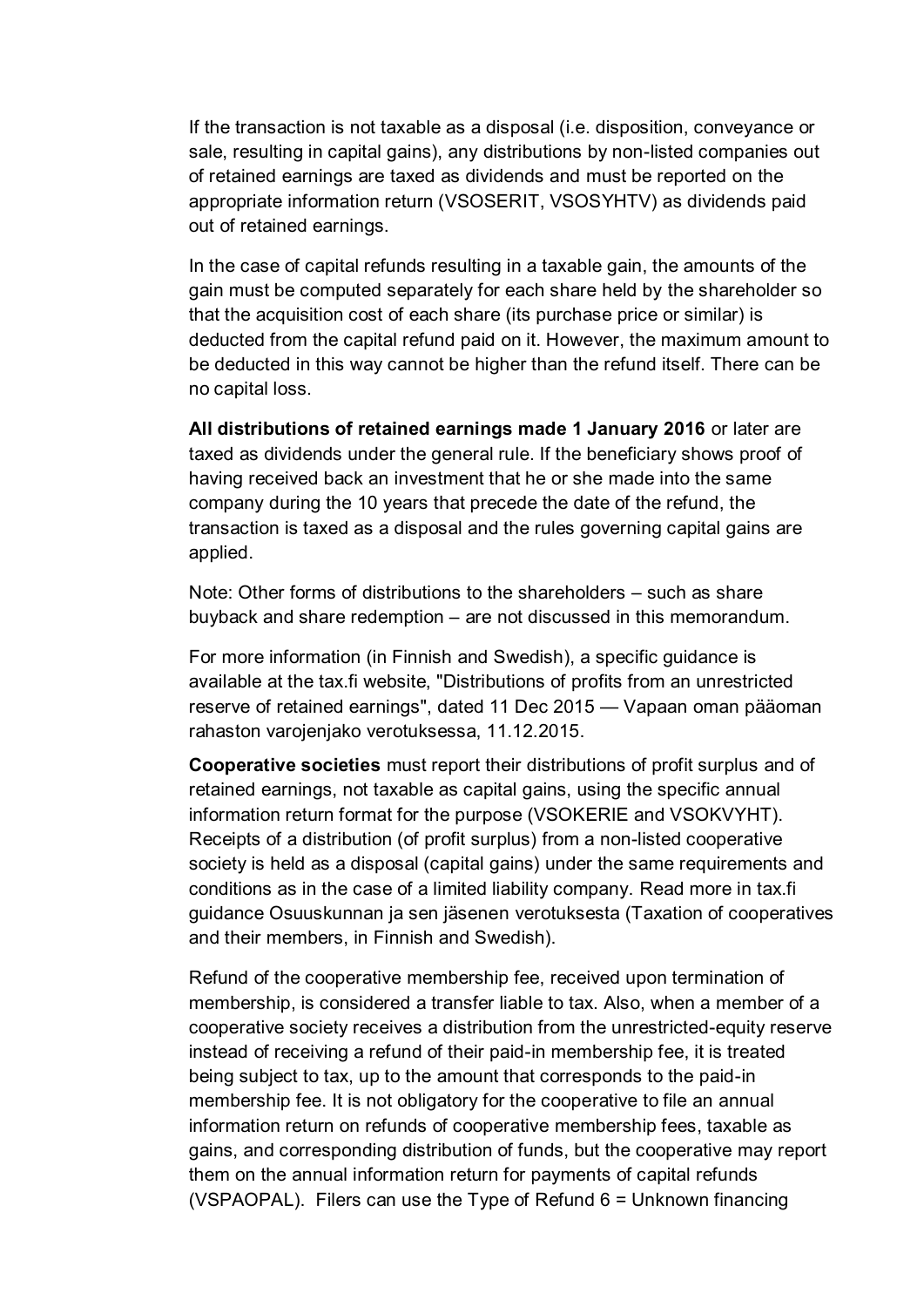method of the refund. When this entry is made, the automatic checks do not prevent the reporting of a refund more than 10 years old. If the distribution from the unrestricted equity fund exceeds the cooperative membership fee entered in the share capital, the exceeding part of the distribution is filed on the profit surplus return (if the surplus is taxable) or capital returns annual information return, type of capital return = 7;distribution of retained earnings (if taxable as transfer).

As provided in § 15, Act on Assessment Procedure, everyone who has either made payments or acted as an intermediary of payments is concerned by the information-reporting requirement. And pursuant to § 17, subsection 10, Act on Assessment Procedure, it specifically concerns account operators or agents who possess information on transactions with securities, purchases and shares of corporate stock, because this information is necessary for computations of a taxpayer's taxable capital gains or capital losses.

The extent of the information-reporting requirement has been defined in the Official Decision of the Finnish Tax Administration on common obligations to submit tax-related information where it is specifically noted that account operators or agents, within the meaning of the Act governing the Book-Entry System (Laki arvo-osuusjärjestelmästä 826/1991), are required to report any capital refunds to the Tax Administration if they have handled them when utilizing the book-entry system when managing their clients' shares and holdings. This way, because account operators and agents possess information on taxpayers' transactions, they must report it to the Tax Administration so as to facilitate the computations necessary for determining a taxpayer's taxable capital gains or capital losses. Account operators and agents are expected to report all the information that they have. Joint-stock companies with limited liability (abbreviated as 'Oy' or 'Ab') are also required to report their capital refunds as instructed by the Official Decision of the Finnish Tax Administration on common obligations to submit tax-related information. However, if an account operator or agent has reported the information the joint-stock company is not required to do it. **As a result, in order to avoid duplication, only one report must be submitted for one refund of capital paid to a taxpayer.**

The information-reporting requirement is restricted to only concern beneficiaries who are Finnish tax residents.

There is no requirement to report any capital refunds paid to Individual Retirement Accounts (within the meaning of the Act governing long-term savings) in situations where the account holder owns shares that are deposited in the account. In the same way, there is no requirement to report any capital refunds paid to equity savings accounts (within the meaning of the act governing these accounts (Laki osakesäästötilistä, Lag om aktiesparkonton, 680/2019)).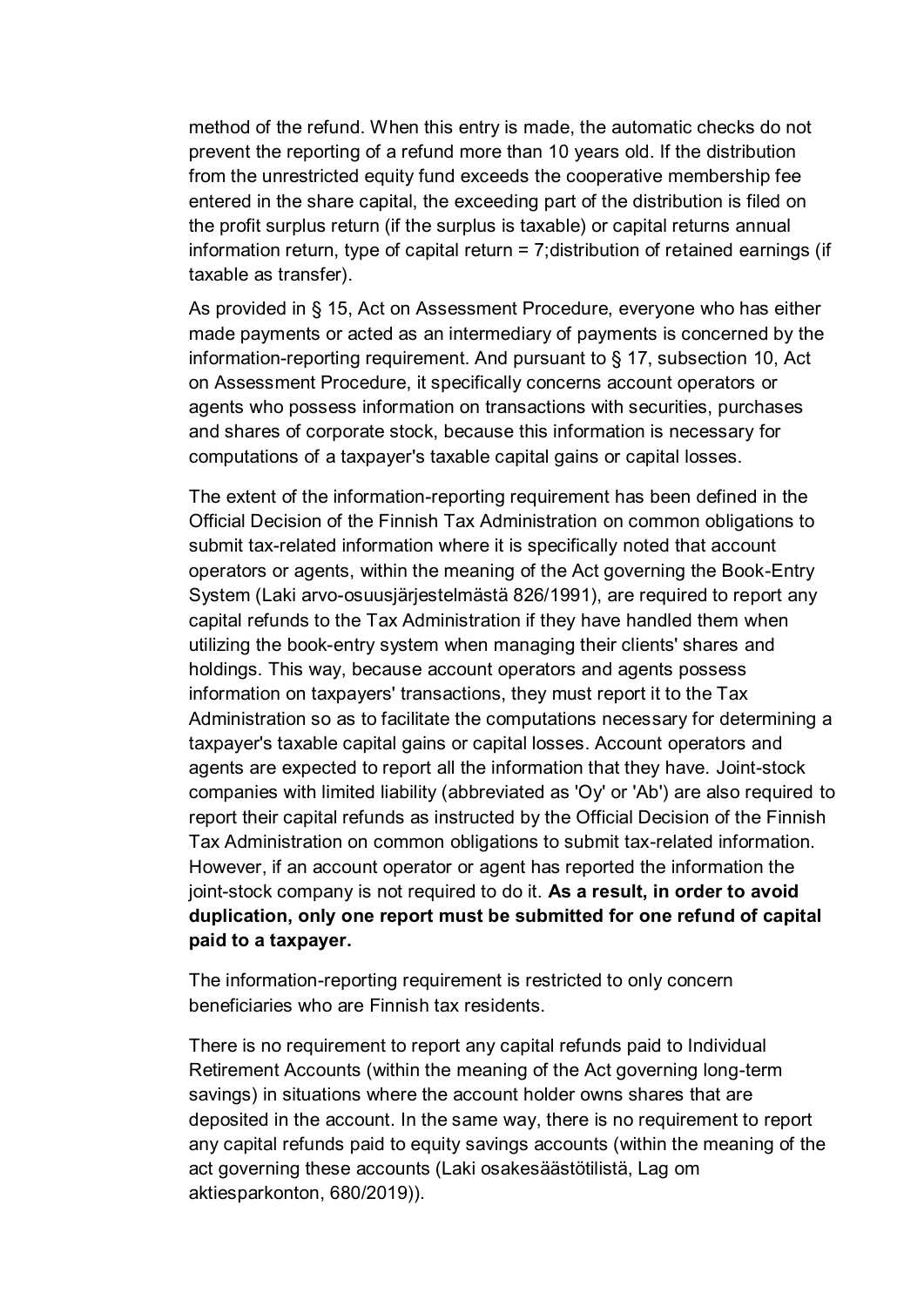It is normal that shareholder-taxpayers have acquired their shares in several acquisitions, not just one. Capital refunds may be payable to the entire holding of shares. If this is the case, each acquisition and each capital refund must be reported separately (and separate itemizations must be filed). If you are not aware of how many acquisitions your client has made when he or she obtained the shares on which capital refunds are paid, you can simply file only one itemization. Reporting entities must be especially careful not to file two data sets with identical identifiers, because only one of them will remain in Tax Administration use. For example, if a person acquires two equal amounts of shares on the same day, and these receive capital refund, they must be reported as a sum total, because two separate data sets would have identical identification data.

If payment was made in another currency, not the euro,you must make a foreign-exchange conversion: use the European Central Bank rate of the date of payment to convert the amount to  $\epsilon$ .

#### <span id="page-5-0"></span>**3 MAKING CORRECTIONS**

For year-specific instructions for making corrections, go to [Annual information](https://www.vero.fi/en/About-us/it_developer/data-format-specifications/annual_information_returns__instruction/)  [returns](https://www.vero.fi/en/About-us/it_developer/data-format-specifications/annual_information_returns__instruction/) (*tax.fi > About us > IT developers > Data format specifications > Making corrections to electronically filed submittals of information returns*).

#### <span id="page-5-1"></span>**4 PERIOD OF VALIDITY**

This specification sets out the requirements of file formatting that come into force 26 January 2021 and continue to be in force until a new version of this specification is released.

For information about deadlines for filing, see the year-specific schedule on [IT developers](https://www.vero.fi/tietoa-verohallinnosta/kehittaja/) (*vero.fi > Verohallinto > Ohjelmistokehittäjät > Aikataulu vvvv*). The schedule is available in Finnish and Swedish.

#### <span id="page-5-2"></span>**5 CHANGES ON THE PREVIOUS YEAR**

| Version | ID                | Data element                                              | <b>Description</b>                                  |
|---------|-------------------|-----------------------------------------------------------|-----------------------------------------------------|
| 1.0     | 48-55/244         | Date when the capital refund has<br>become cashable       | Changes were made to the years.                     |
|         | 56-69/245         | The quantity of shares (pcs) for which<br>refund was paid | Data element is now part of<br>identification data. |
|         | $277-$<br>311/048 | Software application that produced the<br>file            | Data element has been changed to<br>mandatory.      |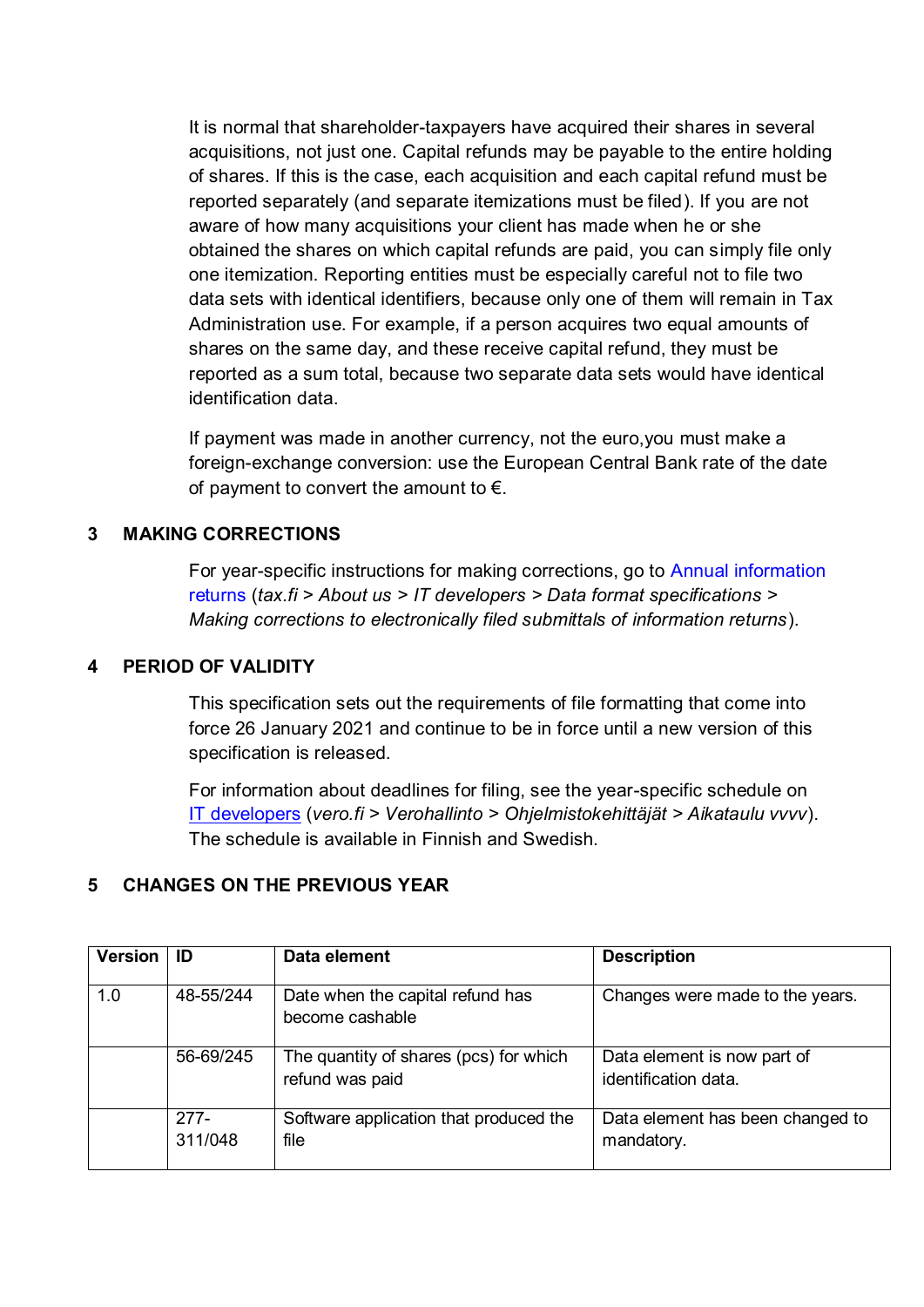| <b>Version</b> | - ID            | Data element                                                 | <b>Description</b>                                                                              |
|----------------|-----------------|--------------------------------------------------------------|-------------------------------------------------------------------------------------------------|
|                | 113-<br>123/080 | Account operator's/Third-party filer's<br><b>Business ID</b> | Data format changed TIHOYHTEISO<br>-> YTUNNUS2<br>Changes were made to the<br>description text. |

# <span id="page-6-0"></span>**6 DATA FORMAT SPECIFICATION**

| <b>Position ID</b> |     | P/V          | T           |         | <b>L/T</b> Description                                                                                                                                                                                                                                                                                                                         | <b>Format</b>                   | <b>Values</b>   |
|--------------------|-----|--------------|-------------|---------|------------------------------------------------------------------------------------------------------------------------------------------------------------------------------------------------------------------------------------------------------------------------------------------------------------------------------------------------|---------------------------------|-----------------|
| $1 - 8$            | 000 | $\mathsf{P}$ | T           |         | Identifier                                                                                                                                                                                                                                                                                                                                     | AN <sub>8</sub>                 | <b>VSPAOPAL</b> |
| 9                  | 082 | $\vee$       |             |         | <b>Deletion</b>                                                                                                                                                                                                                                                                                                                                | A <sub>1</sub>                  | D               |
| 10                 | 121 | $\mathsf{P}$ | Τ           |         | Type of company, valid on the date of company<br>decision to distribute the capita refund<br>1 = stock-exchange listed company ( $\S$ 33a.2,<br>Income Tax Act.)<br>$2$ = other type of company, not publicly listed<br>$3 =$ cooperative society<br>$4 =$ do not know                                                                         | N <sub>1</sub>                  | 1, 2, 3, 4      |
| $11 - 21$          | 083 | P            | Τ           |         | Business id or personal id of beneficiary                                                                                                                                                                                                                                                                                                      | <b>YTUNNUS  </b><br><b>HETU</b> |                 |
| 22                 | 241 | ${\sf P}$    | Τ           | $\ast$  | Type of refund<br>$7 =$ distribution of retained earnings (Type of<br>company cannot be 1 = Stock-exchange listed<br>company)<br>$8$ = distribution through decreasing the value of<br>the share capital<br>$9$ = distribution from the share-premium or<br>reserve funds of the balance sheet<br>$6$ = unknown financing method of the refund | N <sub>1</sub>                  | 6, 7, 8, 9      |
| 23-37              | 242 | P            |             | $\star$ | Amount refunded                                                                                                                                                                                                                                                                                                                                | R <sub>12</sub> ,2              |                 |
| 38-47              | 243 | V            |             |         | Foreign tax withheld at source                                                                                                                                                                                                                                                                                                                 | R7,2                            |                 |
| 48-55              | 244 | P            | $\mathsf T$ |         | Date when the capital refund has become<br>cashable                                                                                                                                                                                                                                                                                            | <b>PPKKWWW</b>                  | 2021            |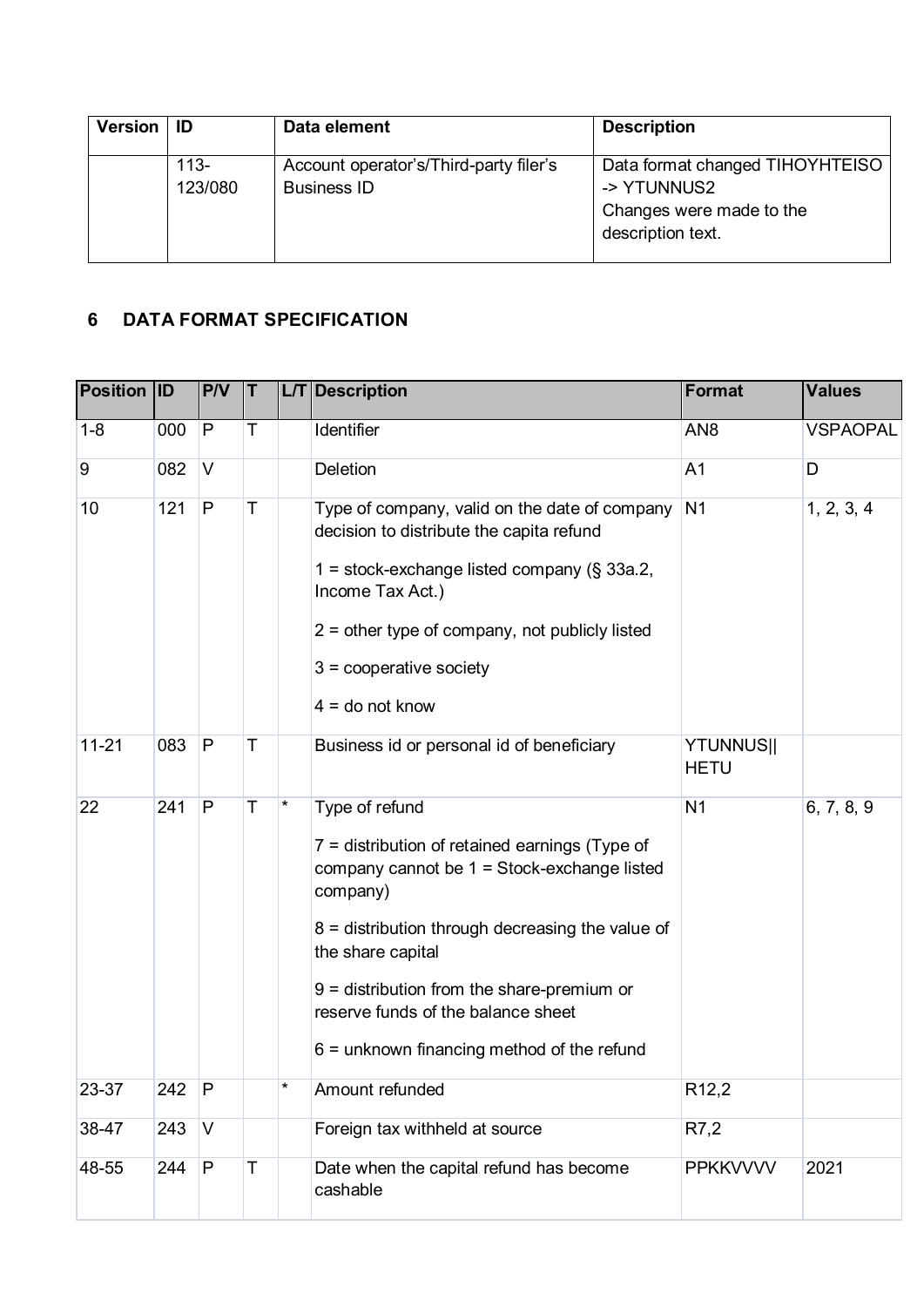| <b>Position ID</b> |     | P/V          | IΤ       | L/T | <b>Description</b>                                                                                                                                                                                                        | Format                           | <b>Values</b> |
|--------------------|-----|--------------|----------|-----|---------------------------------------------------------------------------------------------------------------------------------------------------------------------------------------------------------------------------|----------------------------------|---------------|
|                    |     |              |          |     | This date must fall on the calendar year of<br>reporting.                                                                                                                                                                 |                                  |               |
| 56-69              | 245 | P            | Τ        |     | The quantity of shares (pcs) for which refund<br>was paid                                                                                                                                                                 | $+D7.6$                          |               |
| 70-71              | 127 | P            | T        |     | Security type code<br>$01$ = Finnish share<br>$51$ = foreign share<br>Report the shares listed at the Helsinki Stock<br>Exchange as Finnish, other listed shares as<br>foreign.                                           | N <sub>2</sub>                   | 01, 51        |
| 72-101             | 020 | <b>P/V</b>   | $ET$ $*$ |     | Name of company paying the refund of capital                                                                                                                                                                              | AN30                             |               |
| 102-112            | 010 | P            | Τ        | *   | Business id of the company                                                                                                                                                                                                | <b>YTUNNUS</b>                   |               |
| 113-123            | 080 | P/V          | ET       |     | Business ID of the account operator or other<br>third-party filer that submits the return<br>If the filer of this information return is acting on<br>the payor company's behalf, that filer's<br>Business ID is required. | <b>YTUNNUS2</b>                  |               |
| 124-131            | 249 | $\mathsf{P}$ | T        |     | Date of acquisition<br>If you do not know the date of acquisition, fill the<br>entire field with zeros.                                                                                                                   | <b>PPKKVVVV</b>                  |               |
| 132-146            | 250 | P            |          | *   | Deductible acquisition price                                                                                                                                                                                              | R <sub>12</sub> ,2               |               |
| 147                | 251 | $\mathsf{P}$ |          | *   | Data on acquisition price to be deducted<br>$2 =$ you know the acquisition price<br>$1 =$ you do not know it                                                                                                              | N <sub>1</sub>                   | 2, 1          |
| 148-157            | 252 | $\vee$       |          |     | Deductible transaction expenses relating to the<br>acquisition                                                                                                                                                            | R7,2                             |               |
| 158-171            | 198 | P            |          |     | Software-generated timestamp                                                                                                                                                                                              | <b>PPKKVVVV</b><br><b>HHMMSS</b> |               |
| 172-206            | 085 | V/P          | ET       |     | Beneficiary's name                                                                                                                                                                                                        | <b>AN35</b>                      |               |
| 207-241            | 041 | V            |          |     | Name of the contact perso                                                                                                                                                                                                 | AN35                             |               |
| 242-276            | 042 | V            |          |     | Telephone number of the contact person                                                                                                                                                                                    | PUHELIN2                         |               |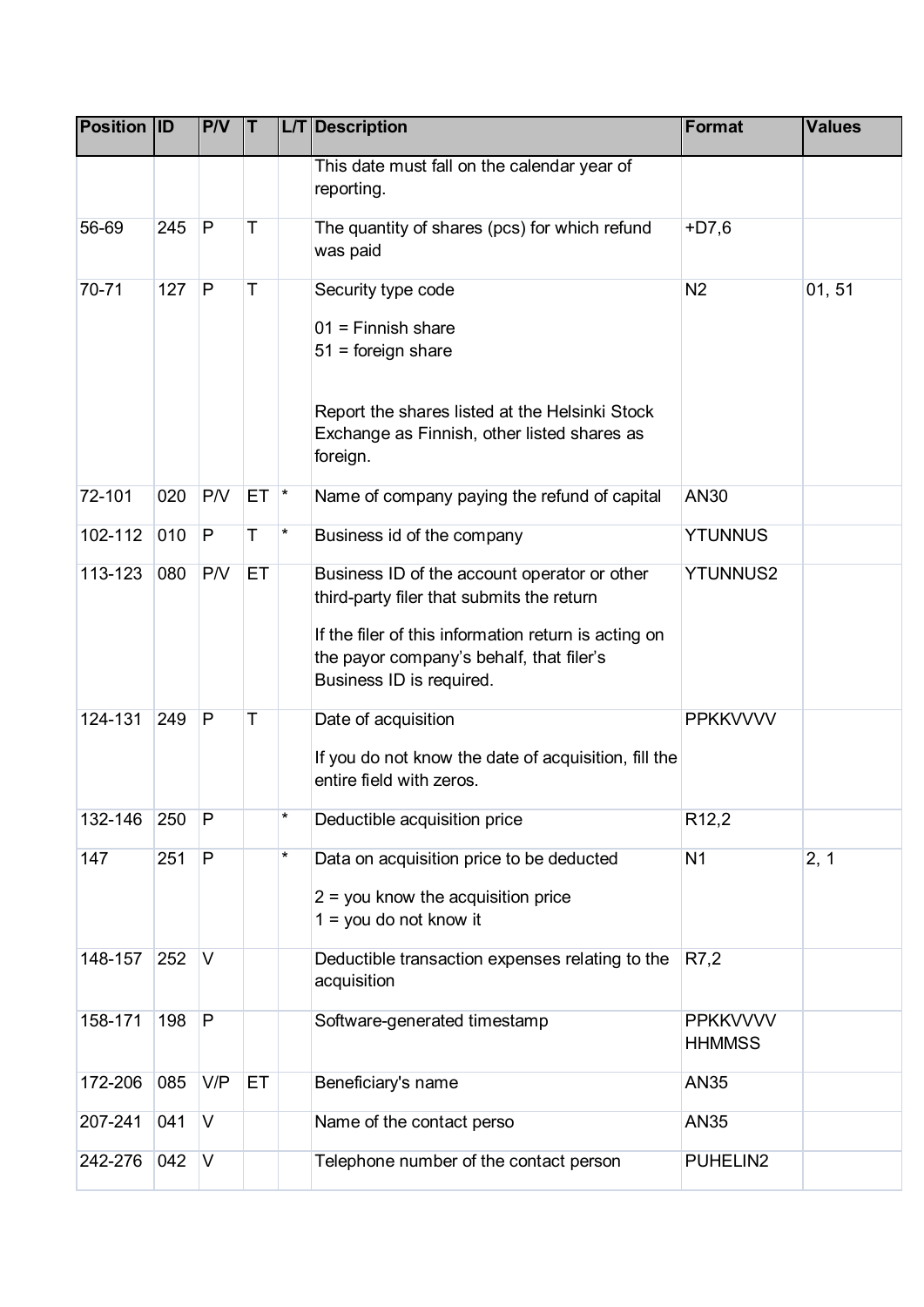| <b>Position ID</b> |               | P/V |  | L/T Description                             | Format           | <b>Values</b> |
|--------------------|---------------|-----|--|---------------------------------------------|------------------|---------------|
| 277-311            | 048           | P   |  | Software application that produced the file | <b>AN35</b>      |               |
| 312-323            | $ 014\rangle$ | IP. |  | Name of the software that produced the file | Y-<br>TUNNUS AN2 |               |
|                    | 999           | P   |  | Final identifier                            | $+N8$            |               |

## <span id="page-8-0"></span>**7 AUTOMATED CHECK PROCESSES**

| New/  | ID  | <b>Description of rule</b>                                                                                          |
|-------|-----|---------------------------------------------------------------------------------------------------------------------|
| Chang |     |                                                                                                                     |
| ed    |     |                                                                                                                     |
|       | 241 | Filer Role (121) must not be stock-exchange-listed company if the capital refund is                                 |
|       | 121 | of type 7 (241).                                                                                                    |
|       |     | #967; If the capital refund is of type = 7, Filer Role cannot be 1 (stock-exchange-<br>listed company).             |
|       | 242 | The sum of Acquisition cost and Acquisition expenses cannot be higher than                                          |
|       | 250 | Refund of capital.                                                                                                  |
|       | 252 |                                                                                                                     |
|       |     | #499; The sum of Acquisition cost (132-146) and Acquisition expenses (148-157)                                      |
|       |     | cannot be higher than Refund of capital (23-37)                                                                     |
|       | 251 | #1336; If the value is not known for the Deductible acquisition price (251:1), its                                  |
|       | 250 | value to be deducted against the refund of capital (250) must be 0.00.                                              |
|       | 010 | #1108; Distributing company's name is a mandatory field because you entered a                                       |
|       | 020 | dummy identity code in the Business ID field                                                                        |
|       | 244 | #1281; Type of refund is $7 =$ Distribution of retained earnings, and the time                                      |
|       | 249 | elapsed between Date of commencement of the payment (244) and Date of<br>acquisition (249) is longer than 10 years. |
|       |     | If more than 10 years have elapsed, you must use the annual information return                                      |
|       |     | for Dividends for reporting (the VSOSERIE and VSOSVYHT flows)                                                       |
|       | 010 | $#1308$ ; IDs must not be the same (010 ja 083).                                                                    |
|       | 083 |                                                                                                                     |
|       | 010 | #1394; If you populated Payor's Business ID (010) with an artificial ID code, you                                   |
|       | 080 | must also populate Account operator's/Third-party filer's Business ID (080).                                        |
|       | 083 | #1337; Beneficiary's name (85) is a mandatory field because there is a dummy                                        |
|       | 085 | identity code in the Personal ID or Business ID (083) field.                                                        |